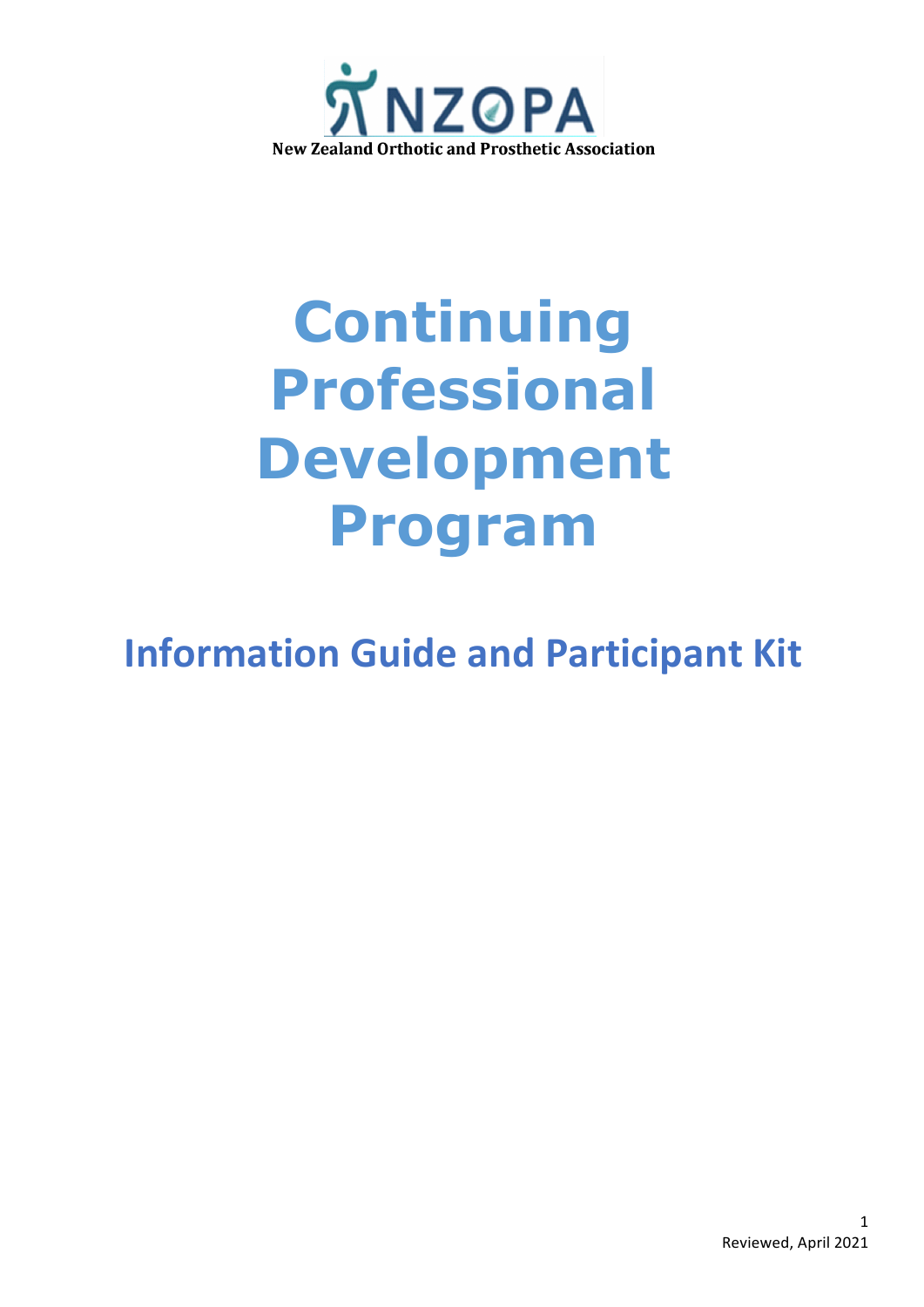

#### Introduction

The purpose of the NZOPA Continuing Professional Development (CPD) Program is to provide a structure that enables members to formally document the ways in which they manage and extend their professional skills and knowledge. 

This program is a framework providing maximum benefit where Orthotists/Prosthetists select their individual learning goals and then undertake personally planned CPD activities to meet the stated goals.

The NZOPA CPD program provides recognition and encouragement for the continued participation of NZOPA members in high quality professional development.

The CPD program enables members to demonstrate to external stakeholders (such as consumers, employers, government, the community and other professional groups), their commitment to the highest standards of professional competence for Orthotist/Prosthetists.

Participation in CPD is mandatory for maintaining NZOPA Accredited Practitioner and full member status.

This document is intended to provide guidance and clarity to members regarding the CPD program, the requirements and structure.

## **CPD Participation Requirements**

The NZOPA CPD program requires that all members complete minimum CPD activities in an annual cycle, running from  $1^{st}$  April to  $31^{st}$  March in the following year. Eligible educational activities refer to activities which:

- have a clear set of objectives;
- have a formal or organised structure;
- require active participation; and
- extend professional knowledge and skills.

The activities should constitute at least 20 hours completed, with activities across at least 3 of the 5 categories, with no more than 12 hours of the 20 hours from any one category, a balance between formal, structured learning on one hand and unplanned learning in the workplace on the other. Categories of activities and examples are provided in Appendix 1.

A total of 20 weighted points, minimum 3 categories, & 1 Case Study, within the 12-month membership period, must be obtained.

Weighted points are calculated by multiplying the actual hours spent completing the educational activity by the weighting factors set by the CPD committee, as outlined in Appendix 1.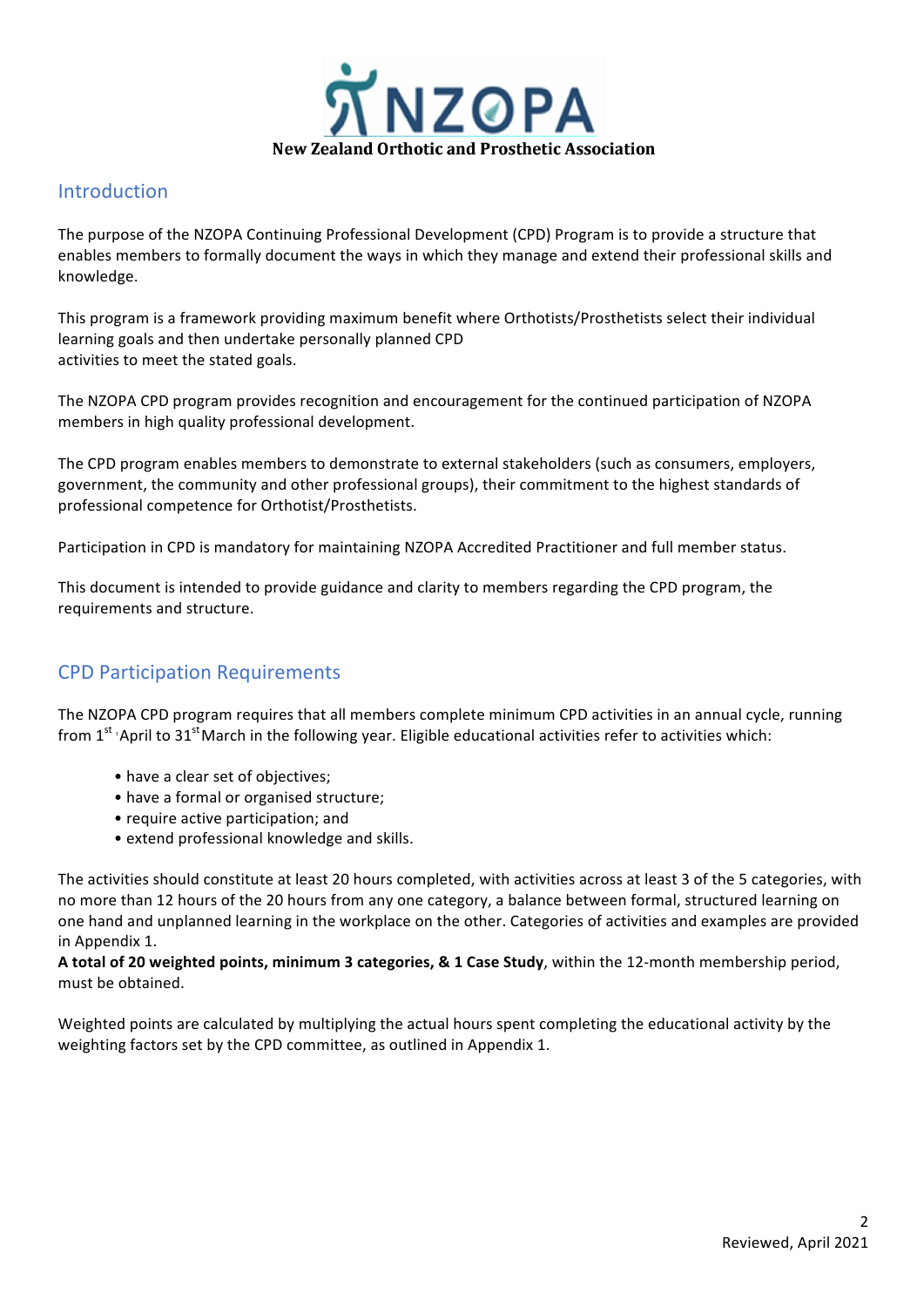

#### CPD Activity Recording

NZOPA members are responsible for selecting their own ongoing educational requirements and recording their participation, in eligible activities, in their web-based CPD Tracker. Instructions for the use of the web-based CPD Activity Tracker is available in a separate instructions document "NZOPA Education Portal Instructions for Use", accessible from the NZOPA Education Portal resources. NZOPA/AOPA Accredited CPD events will have a predetermined point allocation. Upon confirmation of attendance, CPD points will automatically be added to members CPD Tracker.

#### Requirements for Accredited Member Working Part-Time

If you are working in part-time employment, you are required to meet the full CPD goal for the membership year i.e. 2020/21 -20 weighted hours of CPD activities. Part-time work does not reduce the need to be current in your knowledge and skills.

#### Requirements for Accredited Member on Leave of Absence (LOA)

NZOPA members who are on Leave of Absence (LOA) from their NZOPA membership are required to participate in the CPD program to maintain current educational knowledge and skills. Members may submit a 'CPD – Application for **Special Consideration**' form to the NZOPA Executive, prior to the end of the financial year, if they wish to have their CPD requirements reduced while on approved LOA. In these circumstances the CPD/Executive committee will determine if a reduction of weighted hours required to complete CPD for that financial year is appropriate. See 'Special Consideration' below for more information. The 'CPD – Application for Special Consideration' form is accessible from the NZOPA Education Portal resources.

#### Special Consideration

Participants who require special considerations due to hardship (e.g. prolonged sickness, social issues) may seek special consideration from the CPD/Executive committee. The CPD/Executive committee may reduce the number of weighted points & fees required to successfully complete the program where circumstances prove this to be necessary.

Participants may seek temporary suspension (leave of absence) from their annual cycle by applying to the CPD/Executive committee outlining the details of their requirements for leave of absence. In these circumstances the CPD/Executive committee will determine the most appropriate course of action (e.g. reduction of weighted points required or additional time given to complete the program) in conjunction with the participant.

A request for special consideration or temporary suspension from the annual cycle must be submitted as soon as the participant is aware they are unable to fulfil the accreditation requirements. The 'Special Consideration' form should be submitted to the NZOPA Executive via the CPD Lead. The application for 'Special Consideration' form is accessible from the NZOPA Education AOPA Portal resources.

Participants will be notified of the decision within **one week** of the application being received.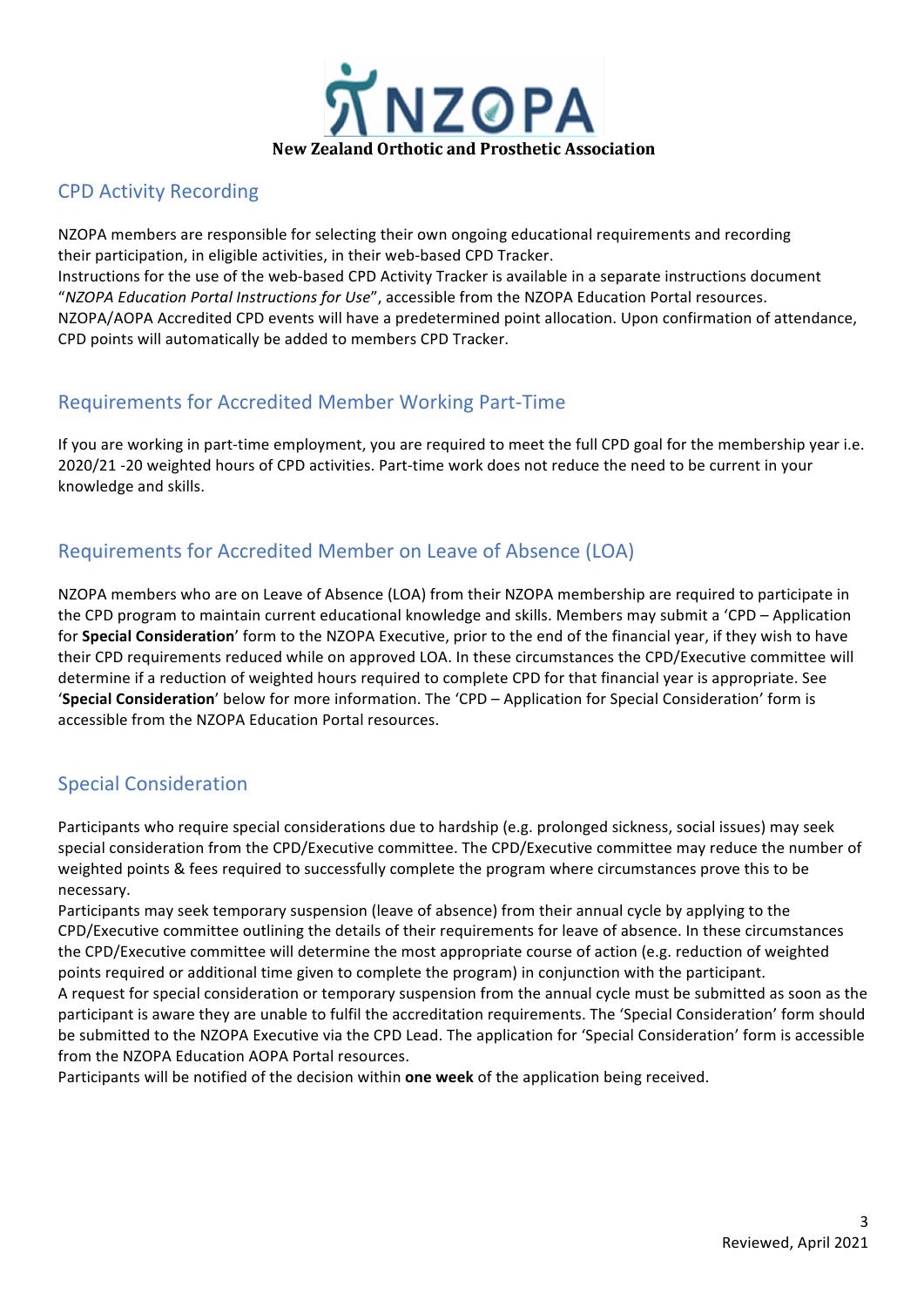

#### **Transferability**

Any member transferring from another country with a CPD system may request transfer of their attained CPD points to the NZOPA system. This will be assessed by the NZOPA Executive.

#### Audit

All NZOPA members are required to ensure their CPD record is complete at the end of the membership year. Approximately 10% of activity logs will be randomly audited (unless the Executive committee decide otherwise). It is imperative that participants keep all records of educational activities undertaken. Evidence to substantiate claims, of CPD activity, include the following:

- Log book
- Certificates of attendance to workshops, conferences, seminars etc
- Results of courses completed
- Timetable of courses being attended
- Copies of journals read

#### **Failure to Meet CPD Point Requirements**

It is every NZOPA member's individual responsibility to plan CPD activities to accrue the required points within the annual CPD cycle. Failure to provide a current Activity Log at the specified accreditation deadline, or meet the standards outlined in the accreditation process, will result in automatic inclusion of those being audited and or in suspension or loss of Accreditation status; every effort will be made to support practitioners who wish to have assistance in maintaining their CPD portfolios.

#### Failure to maintain accreditation requirements may result in the inability to renew NZOPA Accreditation.

#### The NZOPA Continuing Professional Development committee

A CPD/Executive committee has been established to:

- implement and oversee the running of the CPD program;
- complete annual program reviews, including weighting factor allocations and appropriateness of activities;
- review cases of special or unique circumstances on behalf of the NZOPA Executive on request;
- conduct audits

The NZOPA Rules Schedule 3 provides further detail regarding the management of the NZOPA CPD program.

#### Complaints / Disputes

Any complaints or disputes must be directed to the CPD Lead/Executive committee via the NZOPA Executive. Members are able to dispute the process of an audit or assessment of their CPD log but not the outcome.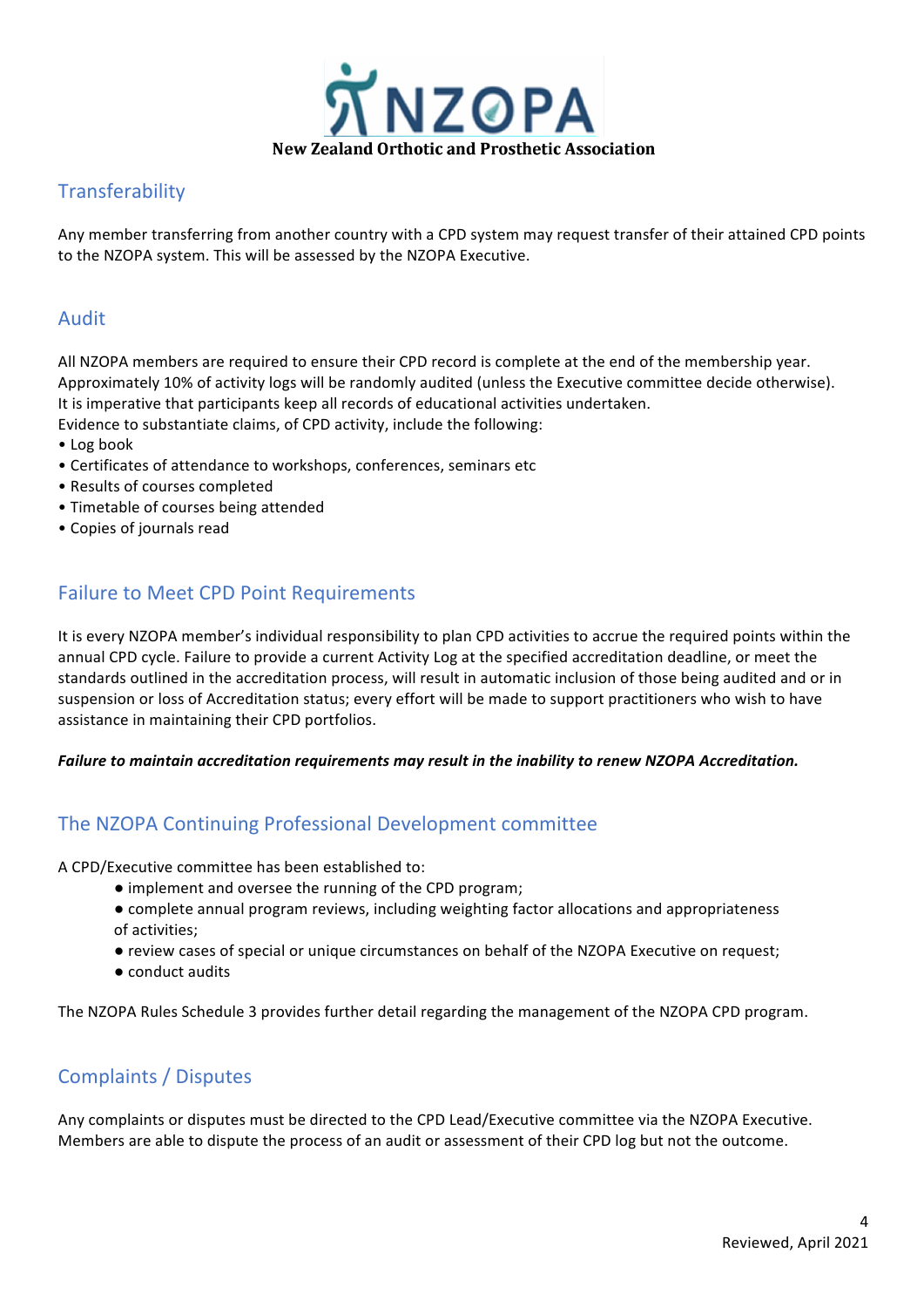

#### Appendix One: Continuing Professional Development Weighting Factors

Activities must be relevant to the participant's field of practice and must extend their knowledge and skills. The participant must accrue a minimum of 20 weighted points, over a minimum of 3 categories (excluding Case Study) per year. These weighted points must be accrued within the set 12-month period. The following table outlines the weighting factors applied to each activity and the maximum number of points able to be claimed. Category Weighting factor\* Maximum weighted points per year

| Category                                      | <b>Weighting Factor*</b>                                         | <b>Maximum weighted points</b><br>per year |
|-----------------------------------------------|------------------------------------------------------------------|--------------------------------------------|
| <b>Formal and Educational</b>                 | 2                                                                | 12                                         |
| Professional (Experiential) Activity          | 3                                                                | 12                                         |
| Conferences, Seminars and training programmes | 2                                                                | 12                                         |
| Work based Learning (Reflective Practice)     | 2                                                                | 10                                         |
| Self-Directed (Journal Appraisal etc)         |                                                                  | 10                                         |
| NZOPA/AOPA Accredited Activity                | As determined through<br><b>AOPA Accreditation</b><br>Assessment | Nil Maximum                                |
| Case Study                                    | 1 Required                                                       | Min 1 Required                             |

*\* Weighting Factor - every hour of education is multiplied against the weighting hours to determine the "weighted points". For example, 2 hours of activity in the Formal and Educational category equates to 4 weighted points.*